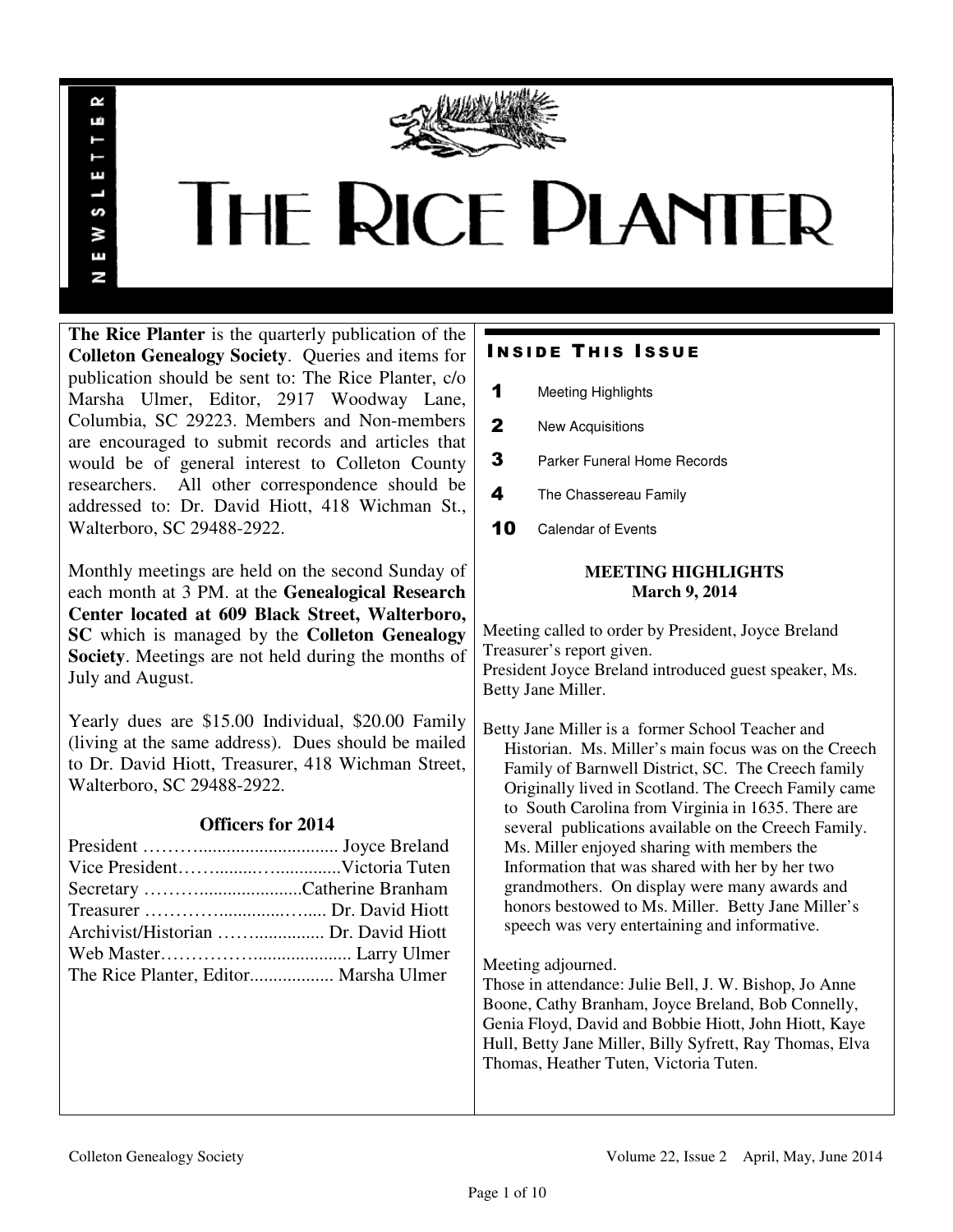## **MEETING HIGHLIGHTS April 13, 2014**

Meeting called to order by President, Joyce Breland. Treasurer's Report Given.

President, Joyce Breland introduced our guest speaker, Dr. Peter von Lehe.

Dr. von Lehe gave a very interesting and information talk about Rock Spring Plantation. A spring of water gushing from a rock gave the plantation its name. It was settled and owned by several generations of the Lemacks family. The founder of this family was John Lemacks. John Lemacks married Eliza Hayne, probably a relative of Col. Isaac Hayne. Their son, Charles Hayne Lemacks, married Harriet Mary Walter, youngest daughter of Jacob Walter, one of the founders of Walterboro, SC. The property is owned today by J. D. and Peter von Lehe. The family graveyard still exists.

Guests and visitors were excused from a membership Business Meeting. Dr. David Hiott called for a vote by the membership to withdraw from the South Carolina Genealogical Society. Larry Ulmer made a motion that we withdraw from SCGS and Bill Jacques seconded the motion. The motion passed unanimously. Other items discussed and voted on were a name change from Old St. Bartholomew Genealogical Chapter to **Colleton Genealogy Society** (previously voted on by the Board) and a reduction in membership dues in 2015 because we would no longer have to pay a portion of the dues to the SCGS.

Meeting Adjourned.

Those in attendance: Irene Ackerman, Cindy Belknap, J. W. Bishop, Betty D. Black, Cathy Branham, Joyce Breland, Eva Broach, Barbara Franklin, Bobby Franklin, Dot Glover, Amber Herndon, Ashley Herndon, Kaye Hull, Johnny Hiott, David and Bobbi Hiott, William L. Jacques, Terry Johnson, Pat Ramsey, Nick Thompson , Larry and Marsha Ulmer, Elfi von Lehe, Althea von Lehe, Peter von Lehe.

## **MEETING HIGHLIGHTS May 3, 2014**

Meeting called to order by President, Joyce Breland. Minutes read and approved.

Kaye Hull and JoAnn Boone appointed as Nominating Committee to secure a slate of officers for 2015. Larry Ulmer working on CGS tax exemption status (501C3).

Joyce Breland gave an interesting program on Mizpah Church

 located at Buford's Bridge including the Brabham and Kearse Families. Mizpah Church was built in 1832. However, the present building was constructed in 1856. It was the only vestige of Buford's Bridge that was not burned by Sherman's troops. Joseph Brabham and Reuben Kirkland who were both veterans of the American Revolution. Joseph Brabham married Reuben Kirkland's daughter. Nine physicians and five Methodist ministers descended from this family.

## **MEETING HIGHLIGHTS Cont' May 3, 2014**

 Last Mizpah Reunion and Homecoming was held Oct 13 2013. It was 92<sup>nd</sup> Anniversary Reunion for the Brabham, Kearse, Kirkland, McMillan, Moye descendants and the 18<sup>th</sup> Mizpah United Methodist Church Homecoming. The next Reunion and Homecoming of Mizpah United Methodist Church Buford's Bridge, SC will be Oct 12 2014.

Meeting Adjourned.

Those in attendance: Jo Ellen Bishop, J. W. Bishop, JoAnn Boone, Cathy Branham, Joyce Breland, Bobbi and David Hiott, Kaye Hull, Ted and Becky Kinard, Joy M. Lawson, Libby Steadman, Victoria Tuten, Larry and Marsha Ulmer.

## **MEETING HIGHLIGHTS June 7, 2014**

The Annual Colleton Genealogy Society Workshop was held June  $7<sup>th</sup>$  2014.

- Dr. David Hiott introduced the speaker, Dr. John Steele, retired Pharmacist. Dr. John Steele is an avid collector of artifacts and student of the American Revolution. He entitled his presentation "Colonel Isaac Hayne and The Revolutionary War in the Low County".
- The Hayne Family settled four miles from Jacksonboro around 1700. John Hayne came from Shropshire, England. He built Hayne Hall, which was very large and elegant. It burned before 1802. Isaac Hayne was born Sept 23 1745. He married Elizabeth Hutson and they had seven children. He was very wealthy by the time of the Revolution. He was Captain of the Pon Pon Militia. Isaac Hayne was captured by Archie Campbell. Gen. Balfour decided to make an example of him. Isaac Hayne was sentenced and later hung on Aug  $4<sup>th</sup>$  1781. He was buried in the garden at Hayne Hall.
- Dr. Steele had many artifacts on display, including a half guinea which was found on William Washington's property.
- Workshop adjourned and Center opened for individual research. Those Attending: Cindy Belknap, Julie Bell, Cathy Branham,
- Joyce Breland, Jane Cook, Tree Davis, Betsy Foster, John C. Foster, Joye R. Foster, Dot Glover, David and Bobbi Hiott, LaClaire Laffitte, Joy M. Lawson, Donna Lemons, Caroline Lemons, Herman and Diane Marchant, Lamar L. Moore, Marguerite Sanders, Louise Staten, Libby Steadman, John and Barbara Steele, Billy Syfrett, Victoria Tuten, Larry and Marsha Ulmer, Pete von Lehe, Betsy and Butch Waters.

## **NEW ACQUISITIONS TO COLLETON GENEALOGY SOCIETY RESEARCH CENTER**

| <b>NAME</b>              | <b>DONOR</b>                                         |
|--------------------------|------------------------------------------------------|
| SC Grants Vol. 1         | In Memory of Marion B. Glover                        |
| SC Grants Vol. 2         | Funds of Dr. & Mrs. Michael Warren                   |
| Carolina Herald &        |                                                      |
| Newsletter 1997 – 2004   | <b>Billy Syfrett</b>                                 |
| Thomas E. Dukes Jr & His |                                                      |
|                          | Descendants by R. D. Kendrick In Honor of Julie Bell |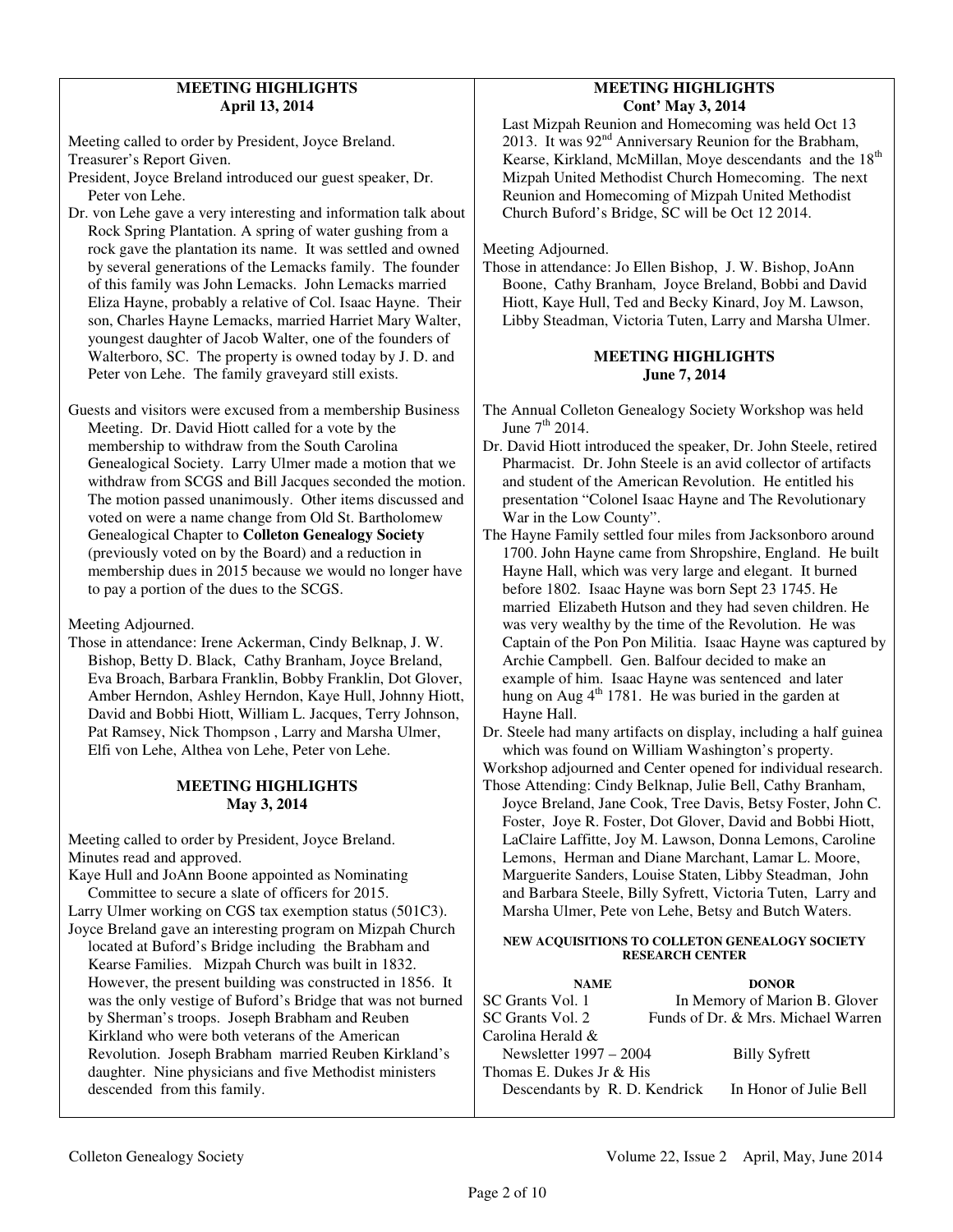#### .**PARKER FUNERAL HOME RECORDS Cont'**

#### **Nettles, Louise Lane**

b. Oct 12 1885 Colleton County, SC d. Jun 19 1957 Colleton County, SC bur: Shiloh Baptist Church Cemetery Spouse: Calvin V. Nettles Father: George W. Lane b. Colleton County, SC Mother: Narcissa Thompson b. Colleton County, SC Son: George Clyde Nettles of Walterboro, SC Dau: Mrs. Ivan Jackson of West Palm Beach, FL Mrs. D. E. Adams of Beaufort, SC Mrs. A. V. Hadwin of Early Branch, SC Mrs. Earl Lane of White Hall, SC Bro: George Lane of Mt Clemmons, Mich Sis: Mrs. Emma Collins of Franklinville, NC 21 Grandchildren

#### **Nettles, Fairey**

b. Jul 15 1914 Colleton County, SC d. Nov 27 1957 Colleton County, SC bur: Live Oak Cemetery, Walterboro, SC Occ: Mechanic at Air Base Charleston, SC Spouse: Beatrice M. Morris Father: Chesley Nettles b. Colleton County, SC Mother: Floree Blocker b Colleton County, SC Bro: Herbert Nettles of Walterboro, SC Farrow Nettles of Walterboro, SC Henry Nettles of Walterboro, SC Mackie Nettles of Walterboro, SC Charles D. Nettles of US Air Force, Lincoln, Neb Sis: Mrs. Junior Ponds of Walterboro, SC

## **Nettles, Walter Benjamin**

b. Mar 28 1894 Colleton County, SC d. Jan 15 1957 Colleton County Hospital, Walterboro, SC bur: Live Oak Cemetery, Walterboro, SC Occ: Farmer Spouse: Beulah Pye Father: J. W. Nettles b. Colleton County, SC Mother: Martha Nettles b. Colleton County, SC Son: Floyd V. Nettles of Walterboro, SC Leonard Nettles of Walterboro, SC James T. Nettles of Walterboro, SC Billie W. Nettles of Walterboro, SC Parker M. Nettles of Walterboro, SC Arnold J. Nettles of Columbia, SC Dau: Mrs. Albert Dunn of Columbia, SC Bro: William Nettles of Walterboro, SC Henry M. Nettles of Walterboro, SC Aaron Nettles of Charleston, SC Harvey Nettles of Ruffin, SC Sammy Nettles of Ruffin, SC Sis: Mrs. Van Pye of Walterboro, SC Mrs. Walter Breland of Ruffin, SC 12 Grandchildren 1 Great Grandchildren

## P**ARKER FUNERAL HOME RECORDS Cont'**

**Padgett, Holland Isham**  b. Jun 07 1893 Colleton County, SC d. Sep 14 1957 Colleton County Hospital, Walterboro, SC bur: Little Swamp Methodist Church Cemetery Occ: Farmer Spouse: Annie M. Strickland Father: Isham Padgett b. Colleton County, SC Mother: Missouri Barnes b. Colleton County, SC

#### **Pellum, John Benjamin**

b. Dec 28 1892 Colleton County, SC d. Jul 08 1957 Colleton County, SC bur: Peniel Methodist Church Cemetery Occ: Farmer Spouse: Docia Bowers Father: Jacob Pellum b. Colleton County, SC Mother: Mary Polk b. Colleton County, SC Son: Jacob Pellum of Walterboro, SC Frank Pellum of Walterboro, SC Dau: Mrs. Ethel O'Quinn of Walterboro, SC Bro: George Pellum of Walterboro, SC Sis: Mrs. Curtis O'Quinn of White Hall, SC 6 Grandchildren

#### **Perry, Hattie Sauls**

b. Aug 01 1894 Charleston County, SC d. Jul 04 1957 Colleton County Hospital, Walterboro, SC bur: Cottageville Cemetery, Cottageville, SC Spouse: H. K. Perry Father: D. A. Sauls b. Charleston County, SC Mother: Wilhelmina Volmer b. Charleston County, SC Dau: Mrs. Mendel Smith of Walterboro, SC Half-Bro: D. Austin Sauls of Denmark, SC Sis: Mrs. Louisa Hinson of Charlotte, NC Half-Sis: Mrs. Rube Zorn of Denmark, SC Mrs. Gordon Cates of Miami, FL Mrs. Susie Chinnis of Charleston, SC 5 Grandchildren 3 Great Grandchildren

#### **Prine, Infant Daughter**

b. May 27 1957 Colleton County Hospital, Walterboro, SC d. May 27 1957 Colleton County Hospital, Walterboro, SC bur: Red Oak Cemetery near Cottageville, SC Father: Marion Claire Prine b. Walterboro, SC Mother: Lillie Mae Spell b. Cottageville, SC Sis: Cynthia Gene Prine (age 8) Paternal Grandparent: Mrs. J. W. Prine of Walterboro, SC Maternal Grandparent: Mr. D. S. Spell of Cottageville, SC

#### **Ramsey, George Irdle**

b. Oct 19 1883 Colleton County, SC d. Jul 17 1957 Colleton County, SC bur: Williams Cemetery, Williams, SC Occ: Retired Carpenter Spouse: Sally Dean Ramsey Father: George I. Ramsey b. Colleton County, SC Mother: Isabelle Smith b. Colleton County, SC Sons: George I. Ramsey, Jr & Mack H. Ramsey both of Ruffin, SC William E. Ramsey of Hampton, SC 1 Grandchild: Lewis E. Ramsey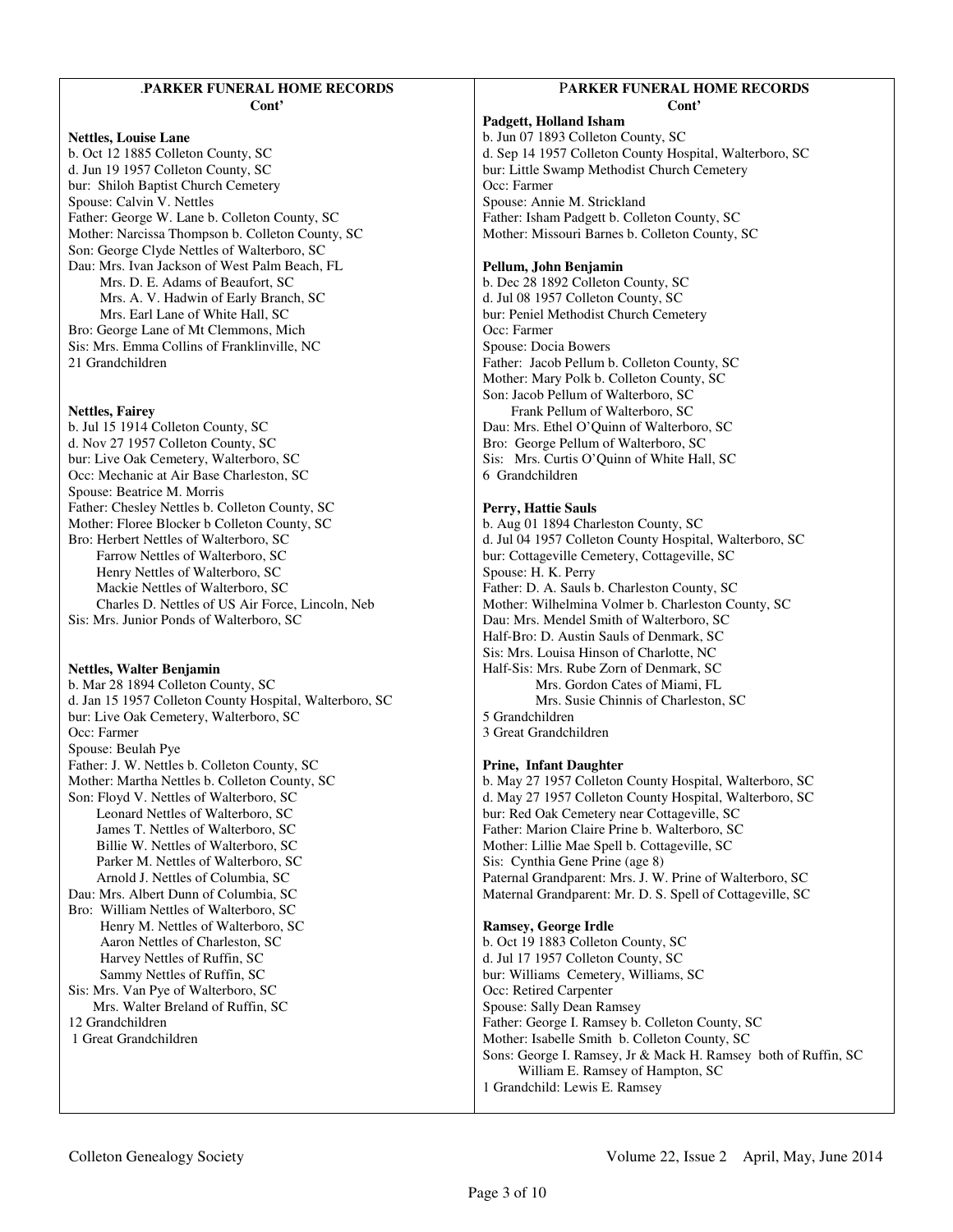## **DESCENDANTS OF JOHN (JEAN) CHASSEREAU SR Cont' Generation Five**

### **(correction in Generation Numeration: Generation Five began with #83 please correct your previous Rice Planters)**

 272. **Jeremiah Joseph Chassereau**, born May 11 1879 in Ehrhardt, Bamberg County, SC, died Nov 29 1959 in Keysville, Burke County, GA, buried in Zeta Cemetery, Tennille, GA. He married **Donie Elizabeth Morris**, Dec 23 1906, born Jun 06 1883 in Clear Pond Community, Bamberg County, SC (daughter of **James Morris** and **Rebecca Unknown**), died Dec 03 1943 in Georgia, buried in Zeta Cemetery, Tennille, GA.

*Children:*

- 1039 i. Della Elizabeth Chassereau, born May 19 1909 in Bamberg County, SC, died Jan 26 1933 in Tennile, Washington County, GA, buried in Zeta Cemetery, Tennille, GA. She married Durward Eugene Smith, Jul 26 1931 in Aiken, SC.
- 1040 ii. Jeroline Chassereau, born Sep 19 1915 in Bamberg County, SC, died Aug 12 1926 in Tennile, Washington County, GA, buried in Zeta Cemetery, Tennille, GA.
- 1041 iii. Joseph Earl Chassereau, born May 16 1918 in Bamberg County, SC, died Jan 12 1994 in Richmond, Henrico County, Va. He married Bettye Mae Unknown.
- 274. **Minerva Ann Chassereau**, born Feb 13 1881 in Ehrhardt, Bamberg County, SC, died Dec 24 1929 in Ehrhardt, Bamberg County, SC, buried in St John's Baptist Church, Ehrhardt, SC. Raised by Jacob Calvin Kinard and Malinda A. Chassereau. She married **Aquilla Martin Kinard**, Jan 09 1910 in Bamberg County, SC, born Oct 04 1869 in Barnwell County, SC (son of **Jeremiah "Daniel" Kinard** and **Nellie Ellen Fender**), died Feb 15 1927 in Ehrhardt, Bamberg County, SC, buried in St John's Baptist Church, Ehrhardt, SC.

*Children:*

- 1042 i. Phoebe Kinard, born Oct 18 1911 in Ehrhardt, Bamberg County, SC, died Feb 14 1988 in Trenton, NJ. She married (1) Joseph Aloysius Williams, born Mar 06 1906 in Brooklyn, NY, died Dec 09 1942 in Queens, NY, buried in St Johns Cemetery, Queens, NYC, NY. Joseph: Son of Mr. Williams and Mary Muccue. She married (2) Martin Emil Sechehay Sr, May 22 1943, born Jul 06 1902 in Dresden, Germany (son of Paul Conrad Sechehay and Johanna Warnatrsgh), died Jan 06 1976 in Anderson, Anderson County, SC, buried in New Silverbrook Cemetery, Anderson, SC. Martin: Previously Married and brought two children into this marriage they were: Eleanor Ruth Sechehay and Elisabeth Olga Sechehay.
- 1043 ii. John Daniel Kinard Sr, born Dec 18 1914, died Mar 19 1969, buried in Sunset Cemetery, Bennettsville, SC. He married Maxie Hood, Apr 16 1941 (daughter of Henry Franklin Hood and Marietta H. Hood), born Aug 09 1921 in Marlboro County, SC, died Apr 16 2002, buried in Sunset Memorial Park, Bennettsville, SC.
- 1044 iii. Erline Kinard, born Sep 25 1917 in Ehrhardt, SC, died Sep 30 1983 in Chatham Center, Chatham, NY, buried in Chatham Center Cemetery, Chatham, NY. She married Francis R. Williams, Jul 08 1935 in Queens, NY, born May 01 1904 in Brooklyn, NY, died Sep 20 1981, buried in Chatham Center Cemetery, Chatham, NY.
- 1045 iv. Infant Son Kinard, born Feb 10 1924 in Ehrhardt, Bamberg County, SC, died Feb 10 1924 in Ehrhardt, Bamberg County, SC, buried in St John's Baptist Church, Ehrhardt, SC.
- 278. **Jacob Franklin Chassereau**, born Mar 17 1879 in Colleton County, SC, died Jul 12 1964 in Charleston Heights, SC. He married **Bertha Adelaide Hickman**, Mar 30 1902 in Walterboro, Colleton County, SC, born Nov 17 1883 in Colleton County, SC (daughter of **William "Rhett" Hickman** and **Mary Ann Blocker**), died Jul 12 1964 in Charleston Heights, SC.
	- *Children:*
	- 1046 i. Bertha Chassereau.<br>1047 ii. Marv Eva Chassere
	- Mary Eva Chassereau, born Oct 15 1901 in Walterboro, Colleton County, SC, died Apr of 1975 in Columbia, Richland County, SC.
	- 1048 iii. William Rhett Chassereau, born Apr 16 1904 in Colleton County, SC, died Jun of 1983 in Charleston Heights, SC.
	- 1049 iv. Anne Chassereau, born Mar 05 1908 in Walterboro, Colleton County, SC, died Sep 08 1987. She married Unknown Richards.
	- 1050 v. James E. Chassereau, born Aug 12 1907 in Walterboro, Colleton County, SC, died Nov 10 1986 in Johns Island, Charleston County, SC. He married Lorraine Connor Unknown, born Sep 01 1910 in South Carolina, died Feb 13 1994 in Phoenix, AZ.
	- 1051 vi. Jacob Franklin Chassereau, born in Colleton County, SC.
	- 1052 vii. Henry Bernard Chassereau, born May 30 1917 in Walterboro, Colleton County, SC, died Sep 01 1988 in Charleston Height, SC.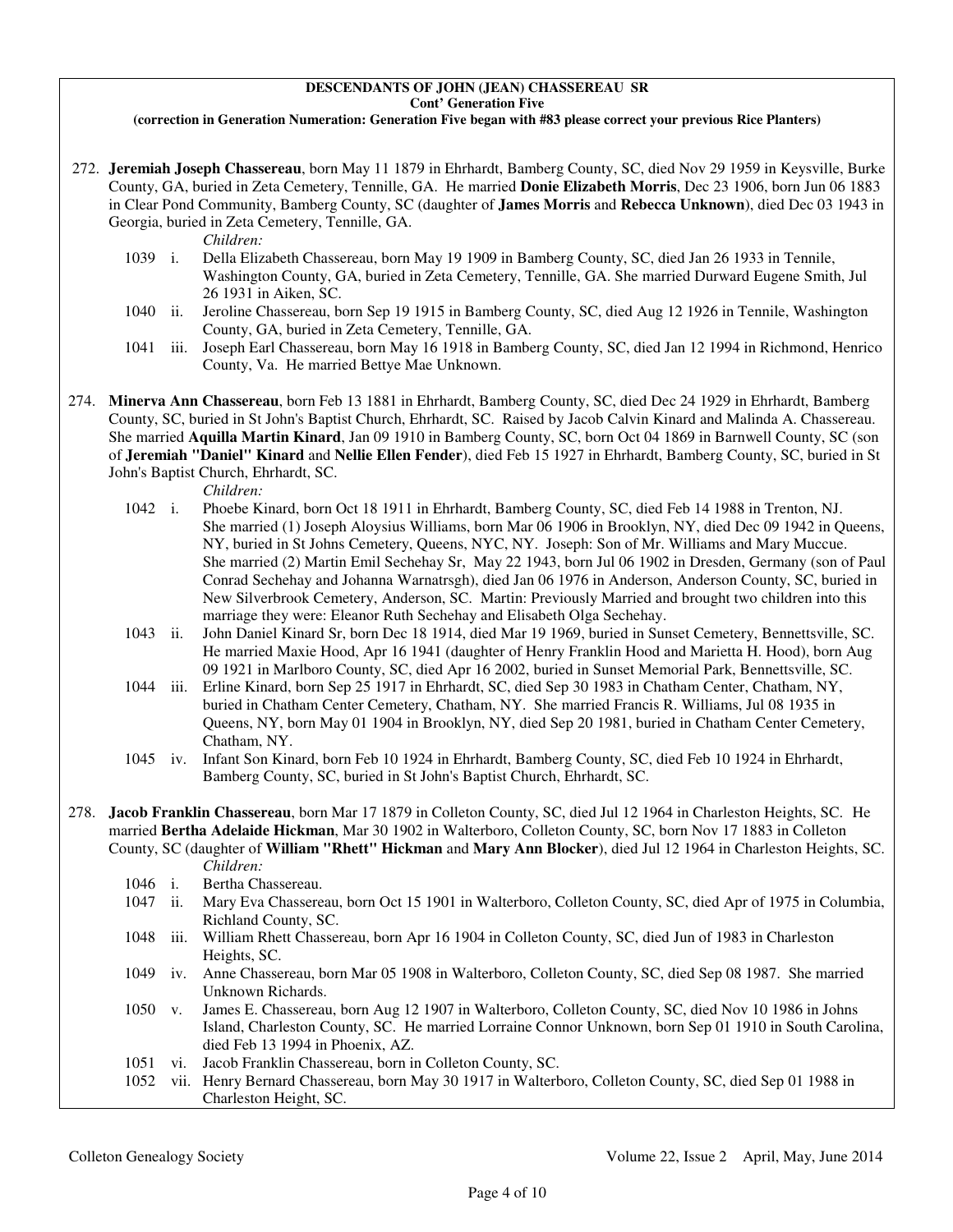- 1053 viii. Dorothy Chassereau, born Mar 05 1919 in Colleton County, SC, died Apr 06 2005 in Charleston County, SC. She married Unknown Fero.
- 1054 ix. Robert Leon Chassereau, born Nov 21 1924 in Walterboro, Colleton County, SC, died May 28 2000 in Spring Hill, FL, buried in Riverview Memorial Park, Charleston, SC, military: Navy Veteran of World War II and served in the Air Force as well, education Graduated from The Citadel.
- 1055 x. Smith T. Chassereau.
- 279. **Owen Wilson Chassereau**, born Feb 11 1884 in Walterboro, Colleton County, SC, died Jan 01 1950 in Greenville, SC. He married **Ellen Elizabeth "Lizzie" Kinsey**, Jan 15 1901 in Colleton County, SC, born Apr 27 1885 in Colleton County, SC (daughter of **Lewis Kinsey** and **Martha Harrison**), died May 09 1962 in Greenville, SC.
	- *Children:*
	- 1056 i. Irene Elizabeth Chassereau, born in South Carolina.
	- 1057 ii. Francis Nealan Chassereau, born Mar 06 1921 in South Carolina, died Nov 21 1986 in Greenville, SC.
	- 1058 iii. Louis Cardell "Butch" Chassereau, born about 1923 in South Carolina, died Nov 08 2008 in Trion, GA.
	- 1059 iv. Hubert Olin Chassereau, born Nov 20 1902 in South Carolina, died Sep of 1981 in Greenville, SC. He married Viola Ellenburg, born Feb 26 1913 in South Carolina, died Jun of 1995 in South Carolina.
	- 1060 v. Fairy Edna Chassereau, born Apr 15 1913 in Newberry, SC, died Jun 21 1971 in South Carolina. She married Carson Bailey, Mar 11 1932, born in South Carolina, died Nov 10 1970 in South Carolina.
	- 1061 vi. Charlotte Coretha Chassereau, born Jul 10 1915 in Spartanburg, SC, died in South Carolina. She married Leo Bowman, Aug 03 1936 in South Mills, SC, born Nov 14 1911, died Jun 10 1973 in Norfolk, Va.
- 280. **Benjamin Wyman "Ben" Shaw**, born Jul 11 1878 in Barnwell County, SC, died about 1960 in North Charleston, SC. He was a Farmer and Merchant. He married **Ruth Carter**, Apr of 1926, born about 1909.
	- *Children:*
	- 1062 i. Corey Shaw, born about 1927. Leroy Shaw about 1929. Peggy L. Shaw about 1936. Emily Shaw about 1939.
- 281. **Ella Viola Shaw**, born Sep 04 1880 in Bamberg County, SC, died Dec 15 1973 in Georgetown Nursing Home, Georgetown, SC, buried in Great Salkehatchie Cemetery, Ulmer, SC. She married **John Richard Brant**, about 1900 (son of **Owen Brant** and **Martha Loadholt**), born Apr 30 1865 in Allendale, Allendale County, SC, died Apr 02 1935 in Ulmer, Allendale County, SC, buried in Great Salkehatchie Cemetery, Ulmer, SC, occupation Farmer. .

*Children:*

- 1063 i. Coye Carrie Brant, born about 1902. She married John McKenzie, born about 1903 in South Carolina, died Oct 08 1952 in Allendale, SC.
- 1064 ii. Miles Robert Brant, born Sep 20 1908, died May 15 1972.
- 1065 iii. Marion Franklin Brant, born Dec 13 1908, died Mar 02 1988.
- 1066 iv. John Moye Brandt, born Oct 09 1910 in Allendale County, SC, died Jul 21 1974 in Allendale High School, Allendale, SC, buried in St John's Baptist Church, Ehrhardt, SC. He married Mary Helen Ayer, Dec 27 1940, born Oct 09 1922 (daughter of Charles Allen "Charlie" Ayer and Myrtle Florine Sease), died May 21 1977, buried in St John's Baptist Church, Ehrhardt, SC.
- 1067 v. Hillard Brant, born about 1914.
- 1068 vi. Herman Brant, born about 1914.
- 1069 vii. Grover Scott Brant, born Feb 09 1917 in Allendale County, SC, died May 21 1990.
- 282. **Lawrence Wilson Shaw**, born May of 1884 in Bamberg County, SC, died Mar 10 1936 in Allendale County, SC, buried in St John's Baptist Church, Ehrhardt, SC, occupation Farmer. He married **Polly Ann Cone**, Jan 27 1907 in Bamberg County, SC, born Nov 11 1890 in Bamberg County, SC (daughter of **William Frank Cone** and **Minnie Rivers**), died Aug 07 1953 in South Carolina, buried in St John's Baptist Church, Ehrhardt, SC.

*Children:*

- 1070 i. Earl Wilson Shaw, born Dec 22 1908 in Bamberg County, SC, died Jul 23 1968 in Tampa, Hillsborough County, FL. He married Ida Marie Gould, born Sep 23 1913, died Sep 01 1937 in Baptist Hospital, Columbia, SC.
- 1071 ii. Minnie Lylette Shaw, born Nov 13 1910 in Bamberg County, SC, died Sep 18 1989 in Community Hospital, Rocky Mount, NC.
- 1072 iii. Eula Ava Shaw, born Sep 17 1914 in Bamberg County, SC, died Feb 26 1977 in Columbia, Richland County, SC.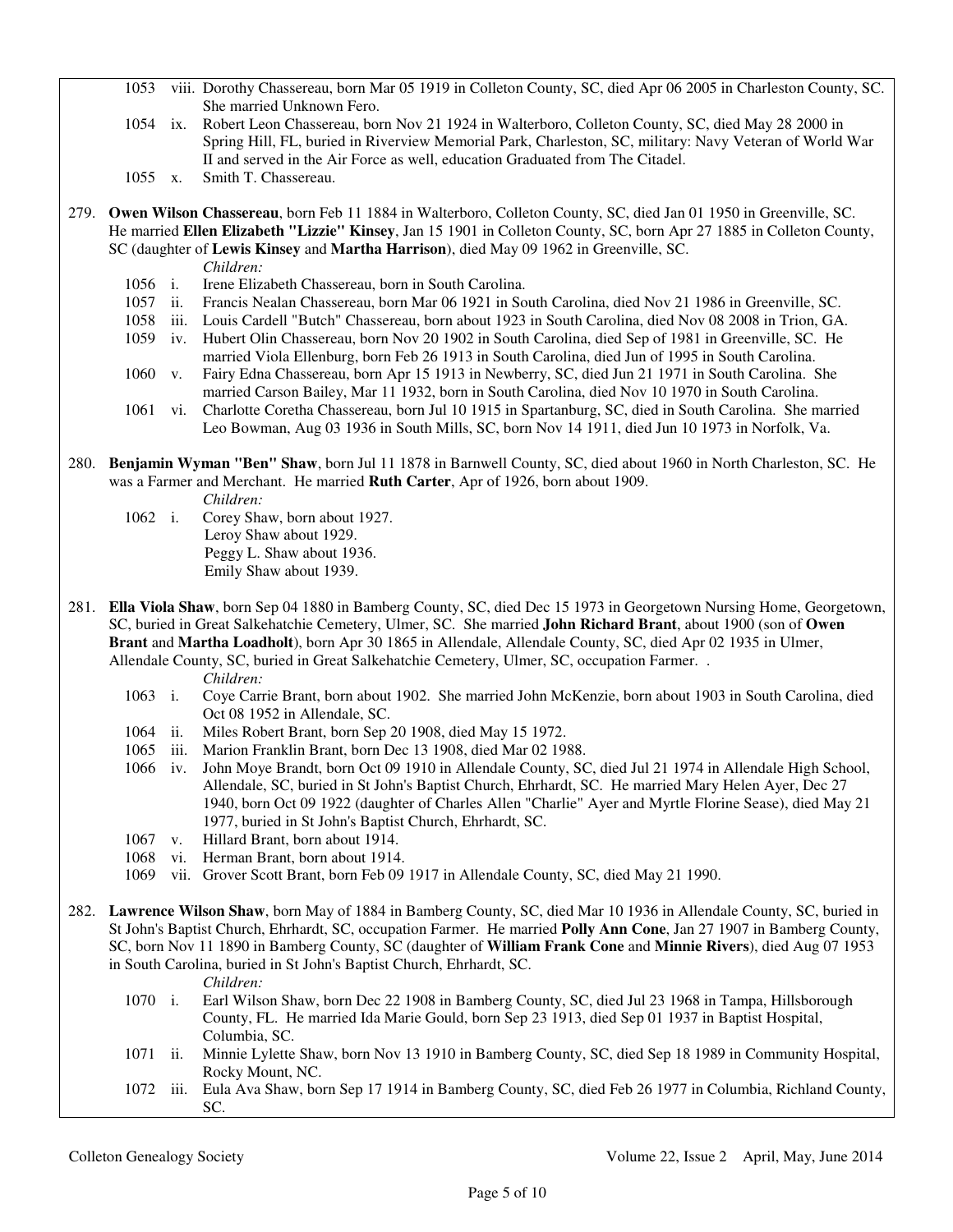- 1073 iv. Woodrow Jacqueline Shaw, born Aug 13 1916 in Bamberg County, SC, died Feb of 1977, buried in Winnsboro, SC.
- 1074 v. William Leslie H. Shaw, born Dec 20 1921 in Ehrhardt, Bamberg County, SC, died May 12 1991 in Charleston County, SC.
- 1075 vi. Lewis Corder Shaw, born Sep 09 1924 in Bamberg County, SC, died Dec 23 1943, buried in St Johns Baptist Church, Ehrhardt, SC.
- 1076 vii. Vesta Shaw, born Nov 04 1927 in Bamberg County, SC, died Dec 28 1991 in Southern Pines, NC.
- 283. **Jesse Hay Shaw**, born Nov 17 1886 in Bamberg County, SC, died Mar 3 1946 in Bamberg County, SC, buried in St John's Baptist Church, Ehrhardt, SC, occupation Farmer. He married **Dora Edna Bishop**, Jan 30 1921, born Apr 24 1899 in Ehrhardt, Bamberg County, SC (daughter of **Charles Hansford Bishop** and **Lula Virginia Hiers**), died Jan 22 1953 in Ehrhardt, Bamberg County, SC, buried in St John's Baptist Church, Ehrhardt, SC.
	- *Children:*
	- 1077 i. Rebecca Virginia "Jinks" Shaw, born Sep 22 1922 in Bamberg County, SC, died Aug 7 2005 in Ridge View Manor, Ehrhardt, SC, buried in St John's Baptist Church, Ehrhardt, SC. She married James "Searson" Strickland, Jan 29 1947 in Bamberg County, SC, born Oct 4 1918 in Smoaks, Colleton County, SC (son of James Milton "Bub" Strickland and Ada Etsey "Utsey" Carter), died Jul 11 1997 in Bamberg County Memorial Hospital, Bamberg, SC, buried in St John's Baptist Church, Ehrhardt, SC, military Army Veteran of World War II.
	- 1078 ii. Jesse Bryce Shaw, born Sep 10 1931 in Bamberg County, SC, died Dec 15 1933 in Bamberg County, SC, buried in St John's Baptist Church, Ehrhardt, SC.
- 284. **Hastings M. Shaw**, born Nov 17 1886 in Bamberg County, SC, died Oct 25 1967 in Olar, Bamberg County, SC. He married **Bessie Ayer**, Oct 28 1904 in South Carolina, born Apr 05 1891 in Barnwell County, SC (daughter of **Isaac Aaron Ayer** and **Victoria Ann Williams**), died Oct 07 1976 in Olar, Bamberg County, SC.
	- *Children:*
	- 1079 i. Corey Shaw.
	- 1080 ii. Mable Allen Shaw. Adopted.
- 285. **Flossie Rebecca Shaw**, born Nov of 1892 in Barnwell County, SC. She married (1) **George Washington Allen**, about 1910 in South Carolina, born Apr of 1884 in South Carolina, died Mar 13 1919 in South Carolina. *Children:*
	- 1081 i. Emma Laura Allen. She married George Washington Jones, born May 15 1918 in Ruffin, Colleton County, SC (son of Robert Walton Jones and Estelle "Stella" Ulmer), died Aug 23 1970 in Charleston, Charleston County, SC, buried in Fairfax Cemetery, Fairfax, SC.
	- 1082 ii. Lois L. Allen, born Aug 21 1913 in Bamberg County, SC.
	- 1083 iii. Mildred Allen, born Apr 25 1911 in Allendale, Allendale County, SC, died Oct of 1993 in Sumter, SC.
	- 1084 iv. Hagood Johnson Allen, born Nov 02 1915 in Bamberg County, SC, died Mar 31 1987 in Bamberg County, SC, buried in Memory Gardens, Bamberg, SC. He married Mildred Rae Ayer, Jan 30 1942, born May 02 1922 (daughter of Halcott Benjamin Ayer and Winnie Justine Kinard).
	- 1085 v. Mable Allen, born Dec 26 1918 in Allendale, SC.

## She married (2) **Charlie Franklin All Sr** born about 1883 (son of **Richard Allen All** and **Emma Augusta Brant**) died about 1960 buried in Fairfax Cemetery, Fairfax, SC.

- *Children:*
- 1086 vi. Muriel All, born Jun 02 1921 in Allendale County, SC.
- 1087 vii. Charlie Franklin All Jr, born Mar 15 1924 in Allendale County, SC died Sep 19 1991, buried in Fairfax Cemetery, Fairfax, SC.
- 1088 viii. Jerome Ray All, born Jul 21 1927 in Allendale County, SC.
- 1089 ix. Josephine "Faye" All, born Jul 21 1927 in Ulmer, Allendale County, SC, died Aug 1 2008 in Colleton Medical Center, Walterboro, SC, buried in Sandy Run Cemetery, Hampton County, SC. She married (1) Arthur Earl Ayer Sr, Sep 15 1945, born Aug 3 1925 (son of Charles Allen "Charlie" Ayer and Myrtle Florine Sease), died Apr 6 1954, buried in St John's Baptist Church, Ehrhardt, SC. She married (2) Robert Eugene "Robbie" Altman, born Feb 15 1930 in Hampton County, SC (son of Henry Franklin "Frank" Altman Sr and Ella Josephine Clifton), died Aug 5 1986, buried in Sandy Run Baptist Church, Hampton, SC, occupation DuPont reactor operator at the Savannah River Plant, military Army veteran. She married (3) Lewis Franklin Freeman. 1090 x. Ezekiel W. "Jake" All Sr, born Mar 12 1931 in Allendale County, SC.
-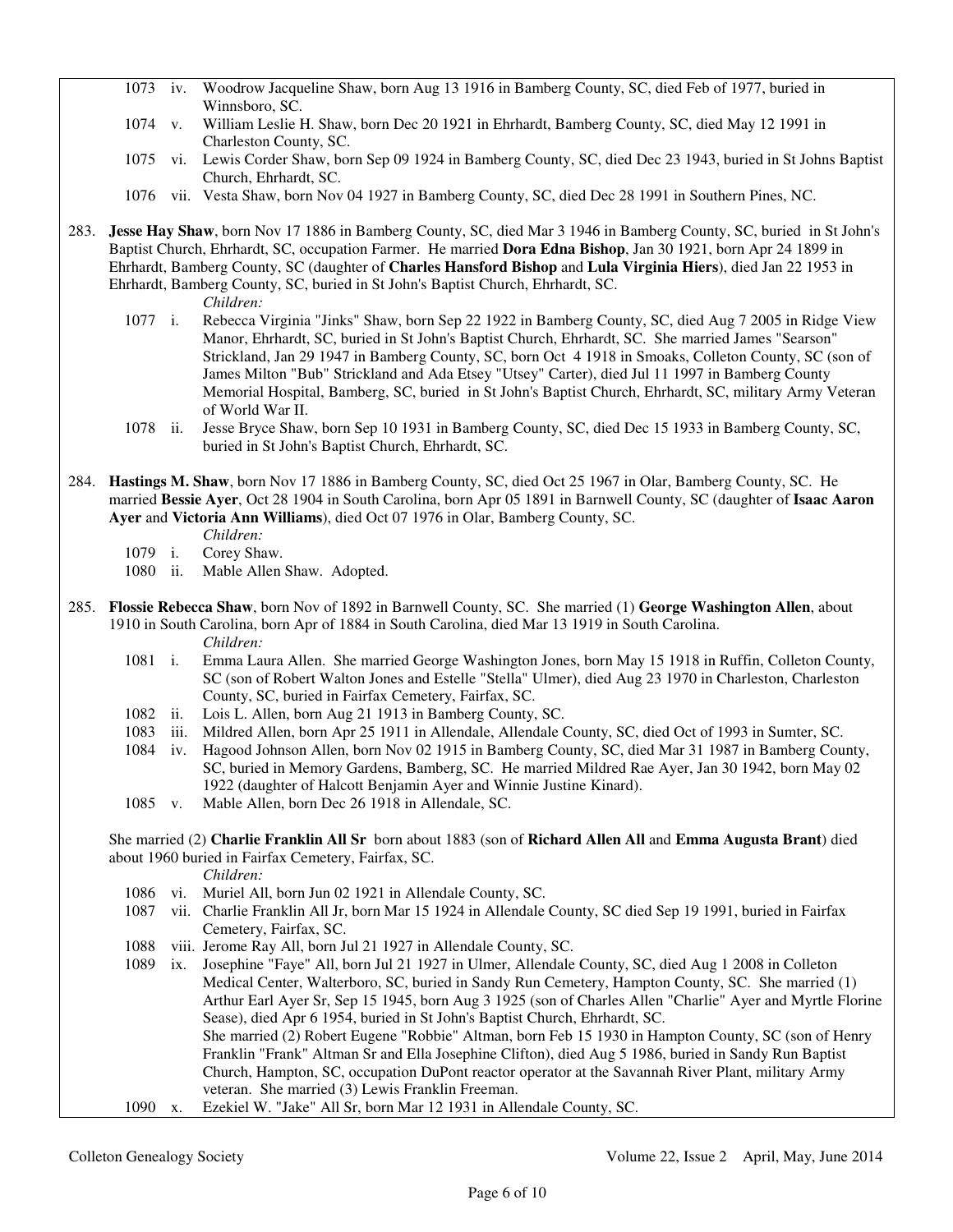1091 xi. Allen Delbert All, born Feb 09 1933 in Allendale County, SC, died Jun 09 1999 in Columbia, Richland County, SC.

286. **Lougenia "Genia" Shaw**, born Sep 21 1893 in Barnwell County, SC, died Jan 23 1971, buried in St John's Baptist Church, Ehrhardt, SC. She married **Boyce Washington Bishop Sr**, Mar 30 1913, born Apr 5 1891 in Ehrhardt, Bamberg County, SC (son of **Charles Hansford Bishop** and **Lula Virginia Hiers**), died Aug 18 1971 in Ehrhardt, Bamberg County, SC, buried in St John's Baptist Church, Ehrhardt, SC.

*Children:*

- 1092 i. George "Ottoway" Bishop, born Jan 18 1914, died Feb 28 1991, buried in St John's Baptist Church, Ehrhardt, SC, occupation Mayor of Ehrhardt, SC/Barber/Farmer. He married Myrtis Kinard, Nov 29 1936, born Dec 11 1914 (daughter of Cary Miles Kinard and Mittie Isabel Ayer), died May 06 1993, buried in St John's Baptist Church, Ehrhardt, SC.
- 1093 ii. Blanchard "Thurston" Bishop, born Mar 9 1917, died Mar of 1986 in Ehrhardt, Bamberg County, SC. He married Helen Rebecca Ficken, May 7 1947, born May 3 1919 in Early Branch, Hampton County, SC (daughter of Carl F. W. Ficken and Rebecca W. Jenny), died May 31 2010 in Lexington Medical Center Extended Care Facility, Lexington, SC, buried in Ehrhardt Cemetery, Ehrhardt, SC, occupation Retired She formerly worked for Enterprise Bank of Ehrhardt and First National Bank, Bamberg, SC.
- 1094 iii. Edison Bishop, born May 9 1919, died Feb 19 1996. He married Margaret Mary Smith, Dec 26 1941, born Jan 18 1918.
- 1095 iv. Charles Hansford "Champ" Bishop II, born Apr 23 1921, died Apr 23 1992 in Ehrhardt, Bamberg County, SC. He married Dolly Lucile Manuel, Oct 26 1947, born Apr 06 1920, died Dec 08 2000 in Ehrhardt, Bamberg County, SC.
- 1096 v. Boyce Washington "Junior" Bishop Jr, born Mar 1 1923 in Ehrhardt, Bamberg County, SC, died Mar 23 2011 in Palmetto Health Richland Hospital, Columbia, SC, buried in Ehrhardt Cemetery, Ehrhardt, SC, occupation Barber for more than 57 years, military 1946-1948 United States Army. He married Margaret "Llewellyn" Copeland, born Jul 25 1925 in Ehrhardt, Bamberg County, SC (daughter of Laurie Wingard Copeland Sr and Deborah Zeigler), died Apr 20 2008 in Bamberg County Memorial Hospital, Bamberg, SC, buried in Ehrhardt Cemetery, Ehrhardt, SC, occupation Teacher (44 years).
- 1097 vi. William "Swain" Bishop, born Oct 20 1924, died Jul 23 1936, buried in St John's Baptist Church, Ehrhardt, SC.
- 1098 vii. Malvin Omega Bishop Sr, born Aug 19 1927. He married Jeanne Elizabeth Sanders, Aug 24 1950, born Oct 20 1928.
- 1099 viii. LaVerne Delano "Bunny" Bishop, born Feb 6 1935. He married Sara Carolyn "Sally" Bald, Nov 2 1957, born Jun 23 1934.
- 1100 ix. Emma Deloris "Sister" Bishop, born Aug 4 1937. She married William Howell "Bill" Smith, Aug 19 1956, born Nov 26 1934.
- 287. **James Haddie Chassereau**, born Feb 07 1887, died Mar 10 1951, buried in St Paul Cemetery, Hampton County, SC. He married **Emma Alice Gooding**, born Feb 27 1890 in Hampton County, SC (daughter of **Madison James "Jim" Gooding** and **Anne Elizabeth "Annie" Bowers**), died Jul 25 1959, buried in St Paul Cemetery, Hampton County, SC. *Children:*
	- 1101 i. Annie Mae Chassereau, born Dec 24 1913 in Hampton County, SC, died Sep 16 2001 in Allendale County Hospital, Allendale, SC, buried in St Paul Cemetery, Hampton County, SC, occupation Retired Press Operator/Westinghouse Corp., never married.
	- 1102 ii. Nina Elizabeth Chassereau, born Nov 12 1920 in Hampton County, SC, died Mar 10 2005 in Allendale County, SC, buried in Johnson-St. Paul Cemetery near Hampton, SC. She married Owen Henry Joseph Platts Jr, Jul 01 1955, born Jul 12 1927 (son of Owen Henry Joseph Platts Sr and Martha Ada Harter), died Feb 20 1963, buried in Johnson-St. Paul Cemetery near Hampton, SC.
- 288. **Calvin "Horace" Chassereau**, born Apr 01 1889 in Hampton County, SC, died Aug 06 1926 in Hampton County, SC, buried in Hopewell Baptist Church, Hampton, SC.

 He married (1) **Bertha Rentz**, about 1913 in Hampton County, SC, born Dec 04 1894 in South Carolina (daughter of **George Washington Rentz** and **Julian "Necie" DeLoach**), died Sep 20 1922 in Hampton County, SC, buried in Hopewell Baptist Church, Hampton, SC.

*Children:*

 1103 i. Mamie Sue Chassereau, born Oct 05 1914 in Hampton County, SC, died May 16 1970 in Hampton County, SC. She married Harry David Youmans, born Apr 12 1912 in Hampton County, SC (son of Melvin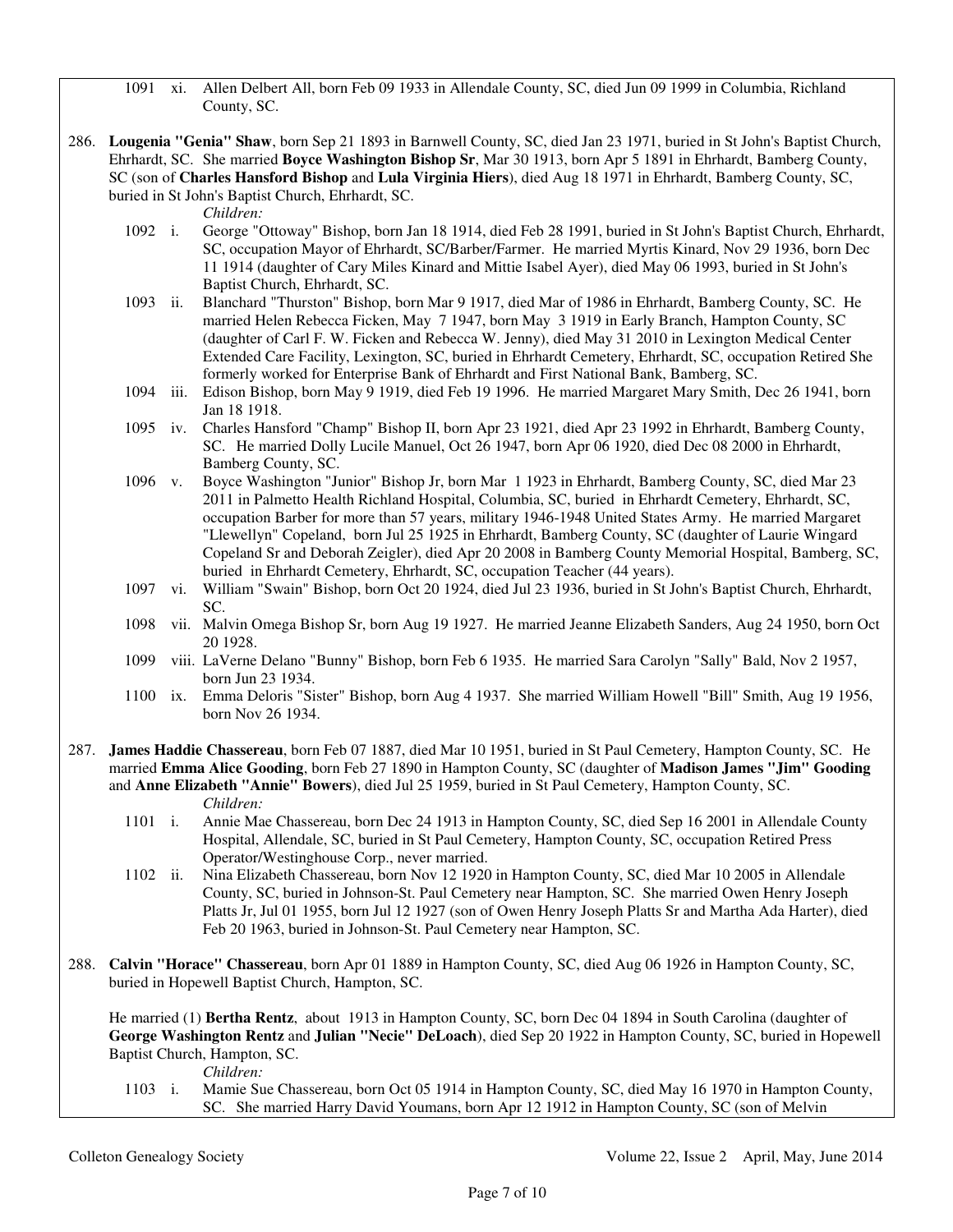Youmans and Annie "Louise" Connely), died Apr 03 1954.

- 1104 ii. Dock Wyman Chassereau, born Aug 28 1916 in Hampton County, SC, died Aug 22 1917 in Hampton County, SC.
- 1105 iii. Gladys Irene Chassereau, born Feb 28 1918 in Brunson, Hampton County, SC, died Jul 12 2007 in Bloomington, Indiana. Gladys died at the home of her daughter. She married William Burrell Mangum, born Aug 11 1905 (son of E. Mangum and Estelle Bowers), died Mar 26 1981.
- 1106 iv. Lottie Chassereau, born Nov 29 1920 in Hampton County, SC, died Mar 10 1921.
- 1107 v. Louise Chassereau, born Nov 29 1920 in Hampton County, SC, died May 15 1921 in Hampton County, SC.
- 1108 vi. Daughter Chassereau. She married Odel Raney.

 He married (2) **George Ana Elizabeth "Lillie" Hadwin**, married about 1924 in Hampton County, SC, born Jun 20 1899 in Hampton County, SC (daughter of **William Edward Hadwin** and **Ola America Chassereau**), died Feb 5 1975 in Chatham County, Ga, buried in Hopewell Baptist Church, Hampton, SC.

*Children:*

- 1109 vii. Dorothy Elizabeth "Dot" Chassereau, born Jul 13 1924 in Hampton County, SC. She married Herman Causey Nix, Mar 14 1948 in Hampton County, SC, born Apr 20 1928 in Hampton County, SC, died Jan 19 1998 in Allendale, Allendale County, SC.
- 1110 viii. Mary Sue Chassereau, born Dec 17 1925 in Lena, Hampton County, SC. She married (1) Ola Gardner "OG" Hammock, Aug 07 1947 in Hampton County, SC, born Apr 12 1924 in Claxton, Bulloch County, GA, died May of 1966. She married (2) Warren Hood.
- 289. **Hoyt Albert Chassereau**, born Oct 18 1893 in Hampton County, SC, died Sep 19 1976 in Hampton General Hospital, Hampton, SC, buried in Bowers Cemetery, Hampton County, SC. He married **Mary Louvenia "Venie" Bowers**, Dec of 1918 in Hampton County, SC, born Oct 15 1901 in Hampton County, SC (daughter of **Mack Bowers** and **Gatsie Unknown**), died Apr 05 1975 in Hampton General Hospital, Hampton, SC, buried in Bowers Cemetery, Hampton County, SC.

*Children:*

- 1111 i. Marylou Venie Chassereau, born Oct 06 1919 in Hampton County, SC, died Dec 23 1919 in Hampton County, SC.
- 1112 ii. William "Grafton" Chassereau, born May 26 1922 in Hampton County, SC, died Aug 10 1998 in Clackamas, OR.
- 1113 iii. Hazel Mae Chassereau, born Jun 01 1925 in Hampton County, SC, died Sep 17 1994 in Hampton County, SC. She married Isom Walker Mathis, born Jun 16 1922 in Hampton County, SC (son of Fred Mathis and Beulah Heape), died Jan 15 1994 in Allendale County Hospital, Allendale, SC, buried in Hampton Cemetery, Hampton, SC, military World War II Army Veteran.
- 1114 iv. Dock Macksey Chasserau, born Aug 05 1932 in Hampton County, SC, died Aug 08 1932 in Hampton County, SC.
- 1115 v. Hallie Mae Chassereau, born May 23 1929 in Hampton County, SC, died Feb 19 1966 in Hampton County, SC, buried in Bowers Cemetery, Hampton County, SC. She married (1) Herbert Roberts Sr, (son of Joseph Wylie Roberts and Isabelle Sineath Crosby) divorced born Oct 17 1922 , died Jan 19 2008. She married (2) Herbert Syril Godley Sr, divorced.
- 290. **Clifford C. Chassereau**, born Nov 17 1893 in Hampton County, SC, died Mar 13 1968 in Medical College Hospital, Charleston, SC, buried in Hampton Cemetery, Hampton, SC. He married **Lillian Crews**, Jun 15 1935 in Hampton County, SC, born Apr 07 1917 in Charleston, SC (daughter of **Ish Crews** and **Mamie Unknown**), died Feb 12 2005 in John Edward Harter Nursing Center, Fairfax, SC, buried in Hampton Cemetery, Hampton, SC, occupation Licensed Practical Nurse. *Children:*
	- 1116 i. Carl Wyman Chassereau, born Jun 10 1936 in Miley, SC. He married Adrene Unknown.
	- 1117 ii. Clifford Claude Chassereau Jr, born Jul 10 1938 in Varnville, Hampton County, SC, died Dec 02 2009 in Estill, Hampton County, SC.
	- 1118 iii. Larry James Chassereau, born Sep 24 1943 in Varnville, Hampton County, SC.
	- 1119 iv. Myles Eugene "Gene" Chassereau, born Nov 26 1949 in Varnville, Hampton County, SC. He married Diane Unknown.
- 293. **Harry Benjamin Chassereau**, born Jun 01 1900 in Hampton County, SC, died Dec 18 1965 in Hampton County, SC, buried in St Paul Cemetery, Hampton County, SC. He married **Jeanette Elizabeth Sinclair**, Jan 29 1922 in Hampton County, SC, born Jul 06 1905 in Hampton County, SC (daughter of **Robert Hampton Sinclair** and **Sarah Adeline**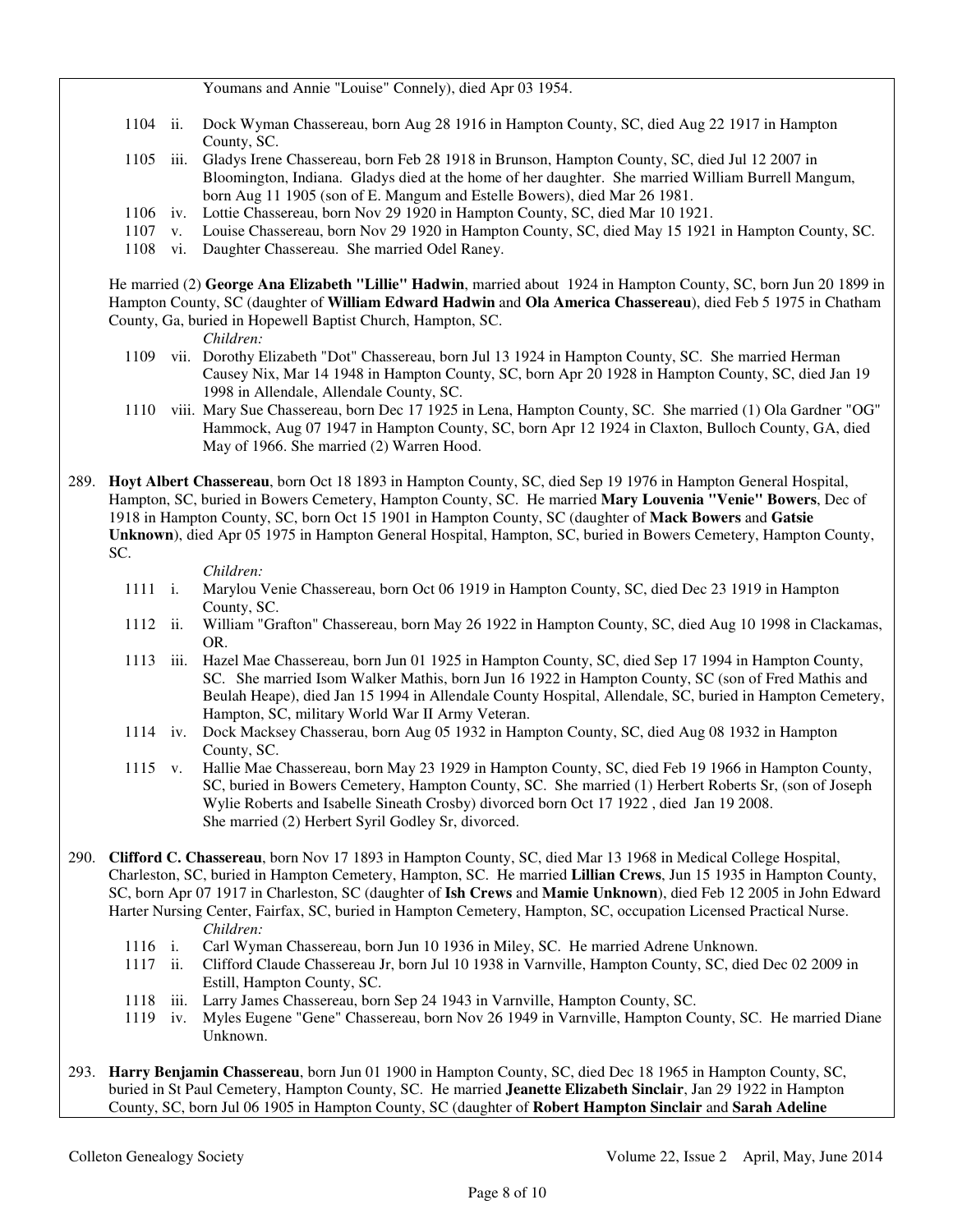**"Addie" Simmons**), died Feb 09 1981 in Hampton General Hospital, Hampton, SC. *Children:*

- 1120 i. Ethel Jane Chassereau, born Dec 09 1922 in Hampton County, SC, died Jul 19 2001 in Hampton Regional Medical Center, Hampton, SC, occupation Retired Seamstress, buried in St Paul Cemetery, Hampton County, SC. She married Willie McMillan Jr, died Before Jul 19 2001.
- 1121 ii. Edna Ruth Chassereau, born Aug 14 1924 in Hampton County, SC, died Apr 08 2009 in Hampton County, SC. She married Unknown Stanley.
- 1122 iii. Horace Hampton Chassereau, born Sep 28 1926 in Hampton County, SC, died Dec 21 1988 in Barnwell County, SC.
- 296. **William Dally Chassereau**, born Jan 21 1907 in Hampton County, SC, died Oct 5 1981 in Hampton County, SC, buried in Hampton Cemetery, Hampton, SC, occupation Retired carpenter. He married **Lurlene Mixson**, Nov 20 1940 in Hampton County, SC, born Oct 17 1918 in Hampton County, SC (daughter of **Robert "Duncan" Mixson** and **Cornelia Lightsey**), died Jul 1 2002 in Allendale County Hospital, Allendale, SC, buried in Hampton Cemetery, Hampton, SC.

*Children:*

- 1123 i. Mamie Cornelia "Connie" Chassereau, born Dec 11 1944 in Hampton County, SC. She married (1) Laurie Wilson Priester, Oct 06 1963, born Jul 29 1943 (son of George Washington Priester and Marilyn Hiers), died Nov 18 1977 in Automobile accident. She married (2) Lloyd Rudy Wooten, Aug 16 1980, born Jan 29 1947.
- 1124 ii. Claire Chassereau, born Jul 12 1946. She married Kenneth Earl Smoak, Jul 08 1967, born Oct 25 1940.
- 297. **Grafton "Geddes" Chassereau**, born Jan 10 1910 in Hampton County, SC, died Aug 26 1942, buried in St Paul Cemetery, Hampton County, SC. He married **Hilda Bowers**, about 1930 in Hampton County, SC, born May 19 1914 in South Carolina, died Jul 04 1998.

*Children:*

- 1125 i. Geddis Wyman "GW" Chassereau, born Sep 03 1931 in Hampton County, SC, died Jul 23 2000 in Elizabethtown, Bladen County, NC.
- 1126 ii. Henry Chassereau, born Jun 06 1933 in Hampton County, SC, died about 1937 in Hampton County, SC.
- 1127 iii. Dorothy Louise "Dot" Chassereau, born Jul 20 1937, died about 1977.
- 1128 iv. Bobby Gene Chassereau, born Jan 02 1943 in Hampton County, SC.
- 298. **Annie Laurie Hiers**, born Jan 09 1863 in Ehrhardt, Bamberg County, SC, died Aug 04 1910 in Fairfax, Allendale County, SC, buried in St Nicholas Lutheran Church, Fairfax, SC.

 She married (1) **Henry "Joel" Harter**, Jan 26 1888, born Jan 26 1814 in Ehrhardt, Bamberg County, SC (son of **George Harter** and **Margaret Platts**), died Feb 06 1900 in Ehrhardt, Bamberg County, SC, occupation Blacksmith. *Children:*

- 1129 i. Martha Ada Harter, born Nov 14 1888 in Barnwell County, SC, died Dec 23 1973 in Fairfax, Allendale County, SC. She married Owen Henry Joseph Platts Sr, born Nov 13 1879 (son of Joseph Henry William Platts and Sarah America Thomas), died Apr 09 1956.
- 1130 ii. Laura Anna Harter, born Jul 07 1890 in Sycamore, Allendale County, SC, died Oct 17 1981 in Fairfax, Allendale County, SC. She married Arthur Joyce Williams, Sep 02 1908, born Nov 27 1884 in Sycamore, Allendale County, SC (son of Jacob Harley Williams and Ida Ilene Chassereau), died Dec 18 1927 in Fairfax, Allendale County, SC.
- 1131 iii. Carrie Leacy Harter, born Aug 01 1892 in Sycamore, Allendale County, SC, died Apr08 1962 in Augusta, Richmond County, GA.
- 1132 iv. Jacob Francis Harter, born Oct 30 1896 in Barnwell County, SC, died Mar 31 1940 in South Carolina. He married Miley Ann "Annie Lou" Williams, Jan 22 1916, born Sep 26 1887 in Sycamore, Allendale County, SC (daughter of Jacob Harley Williams and Ida Ilene Chassereau), died Aug 14 1965 in South Carolina.

She married (2) **Lawrence Harter**, Dec 22 1907, buried in Harter Cemetery, Allendale County, SC.